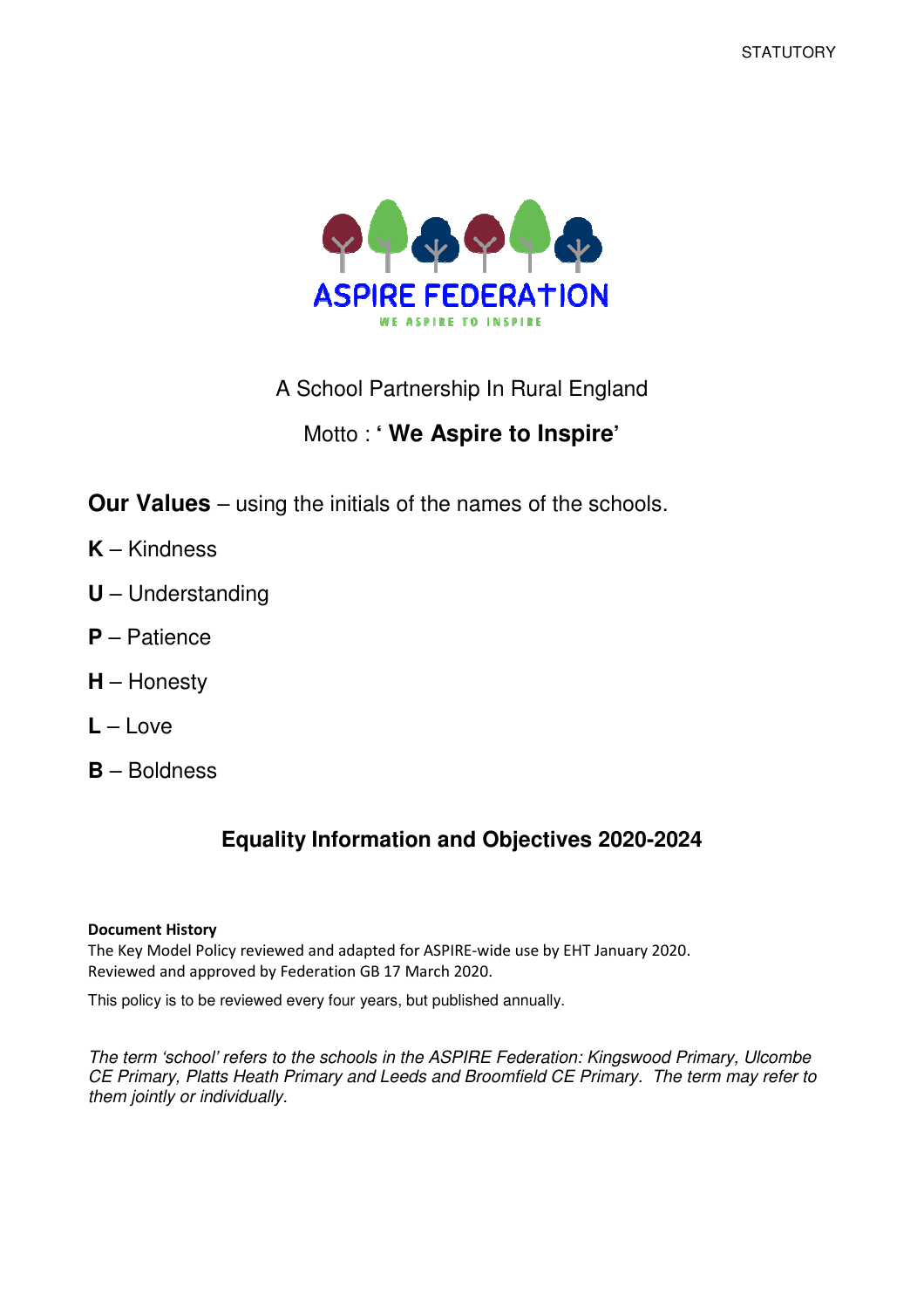## **Contents**

## **1. Aims**

Our school aims to meet its obligations under the public sector equality duty by having due regard to the need to:

- Eliminate discrimination and other conduct that is prohibited by the Equality Act 2010
- Advance equality of opportunity between people who share a protected characteristic and people who do not share it
- Foster good relations across all characteristics between people who share a protected characteristic and people who do not share it

## **2. Legislation and guidance**

This document meets the requirements under the following legislation:

- The Equality Act 2010, which introduced the public sector equality duty and protects people from discrimination
- The Equality Act 2010 (Specific Duties) Regulations 2011, which require schools to publish information to demonstrate how they are complying with the public sector equality duty and to publish equality objectives

This document is also based on Department for Education (DfE) guidance: The Equality Act 2010 and schools.

## **3. Roles and responsibilities**

The governing board will:

- Ensure that the equality information and objectives as set out in this statement are published and communicated throughout the school, including to staff, pupils and parents, and that they are reviewed and updated at least once every four years
- Delegate responsibility for monitoring the achievement of the objectives on a daily basis to the headteacher

The equality link governor is Jo Watts . They will:

- Meet with the designated member of staff for equality every seasonally ( to be discussed during SEND visits) , and other relevant staff members, to discuss any issues and how these are being addressed
- Ensure they're familiar with all relevant legislation and the contents of this document
- Attend appropriate equality and diversity training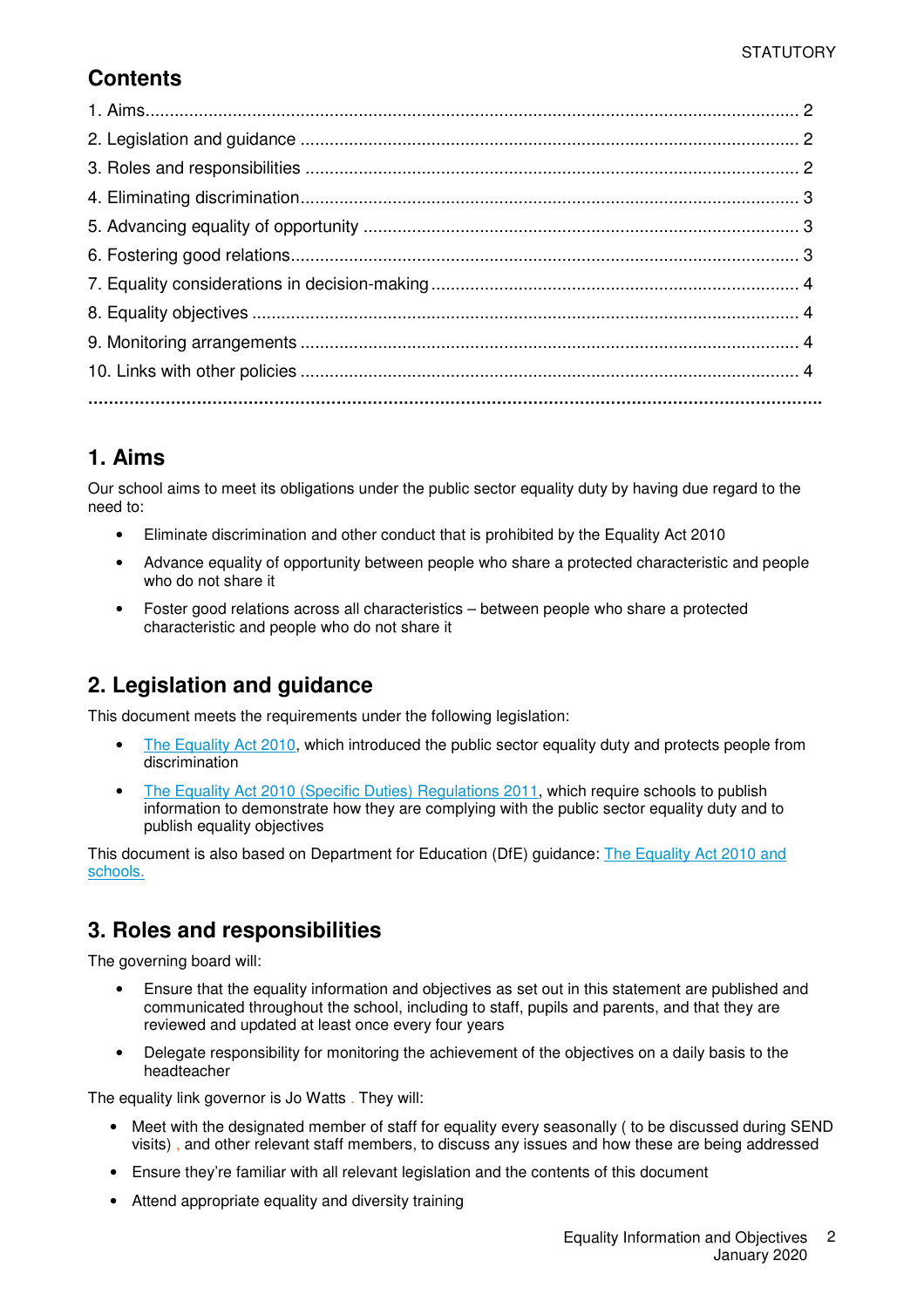• Report back to the full governing board regarding any issues

The headteacher will:

.

- Promote knowledge and understanding of the equality objectives amongst staff and pupils
- Monitor success in achieving the objectives and report back to governors

All school staff are expected to have regard to this document and to work to achieve the objectives as set out in section 8.

#### **4. Eliminating discrimination**

The school is aware of its obligations under the Equality Act 2010 and complies with non-discrimination provisions.

Where relevant, our policies include reference to the importance of avoiding discrimination and other prohibited conduct.

Staff and governors are regularly reminded of their responsibilities under the Equality Act, for example during meetings. Where this has been discussed during a meeting it is recorded in the meeting minutes.

New staff receive training on the Equality Act as part of their induction, and all staff receive refresher training every September.

The school has a designated member of staff for monitoring equality issues, and an equality link governor. They regularly liaise regarding any issues and make senior leaders and governors aware of these as appropriate.

### **5. Advancing equality of opportunity**

As set out in the DfE guidance on the Equality Act, the school aims to advance equality of opportunity by:

- Removing or minimising disadvantages suffered by people which are connected to a particular characteristic they have (e.g. pupils with disabilities, or gay pupils who are being subjected to homophobic bullying)
- Taking steps to meet the particular needs of people who have a particular characteristic (e.g. enabling Muslim pupils to pray at prescribed times)
- Encouraging people who have a particular characteristic to participate fully in any activities (e.g. encouraging all pupils to be involved in the full range of school societies)

In fulfilling this aspect of the duty, the school will:

- Publish attainment data each academic year showing how pupils with different characteristics are performing
- Analyse the above data to determine strengths and areas for improvement, implement actions in response and publish this information
- Make evidence available identifying improvements for specific groups (e.g. declines in incidents of homophobic or transphobic bullying)
- Publish further data about any issues associated with particular protected characteristics, identifying any issues which could affect our own pupils

### **6. Fostering good relations**

The school aims to foster good relations between those who share a protected characteristic and those who do not share it by:

• Promoting tolerance, friendship and understanding of a range of religions and cultures through different aspects of our curriculum. This includes teaching in RE, citizenship and personal, social,